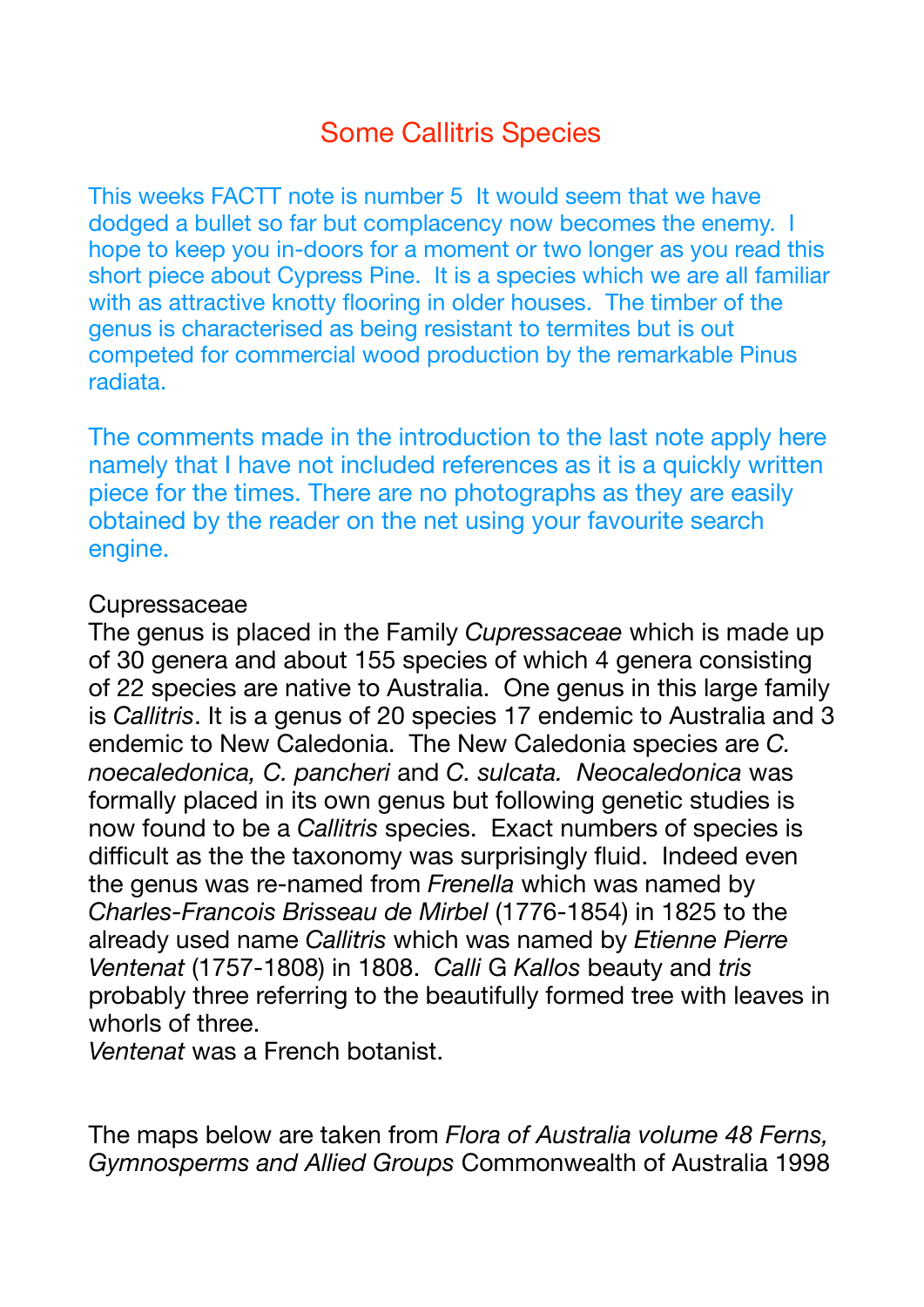











- 496. Araucaria bidwillii (568)
- 499. Cupressus macrocarpa (572)
- 502. Actinostrobus arenarius (574)
- 505. Callitris columellaris (578)
- 508. Callitris tuberculata (579)
- 497. Athrotaxis selaginoides (570) 500. Diselma archeri (573)
- 503. Actinostrobus acuminatus (574) 506. Callitris glaucophylla (578)
- 509. Callitris preissii (580)











- 498. Athrotaxis cupressoides (570)
- 501. Actinostrobus pyramidalis (574)
- 504. Callitris intratropica (577)
- 507. Callitris verrucosa (579)
- 510. Callitris gracilis subsp. gracilis (581)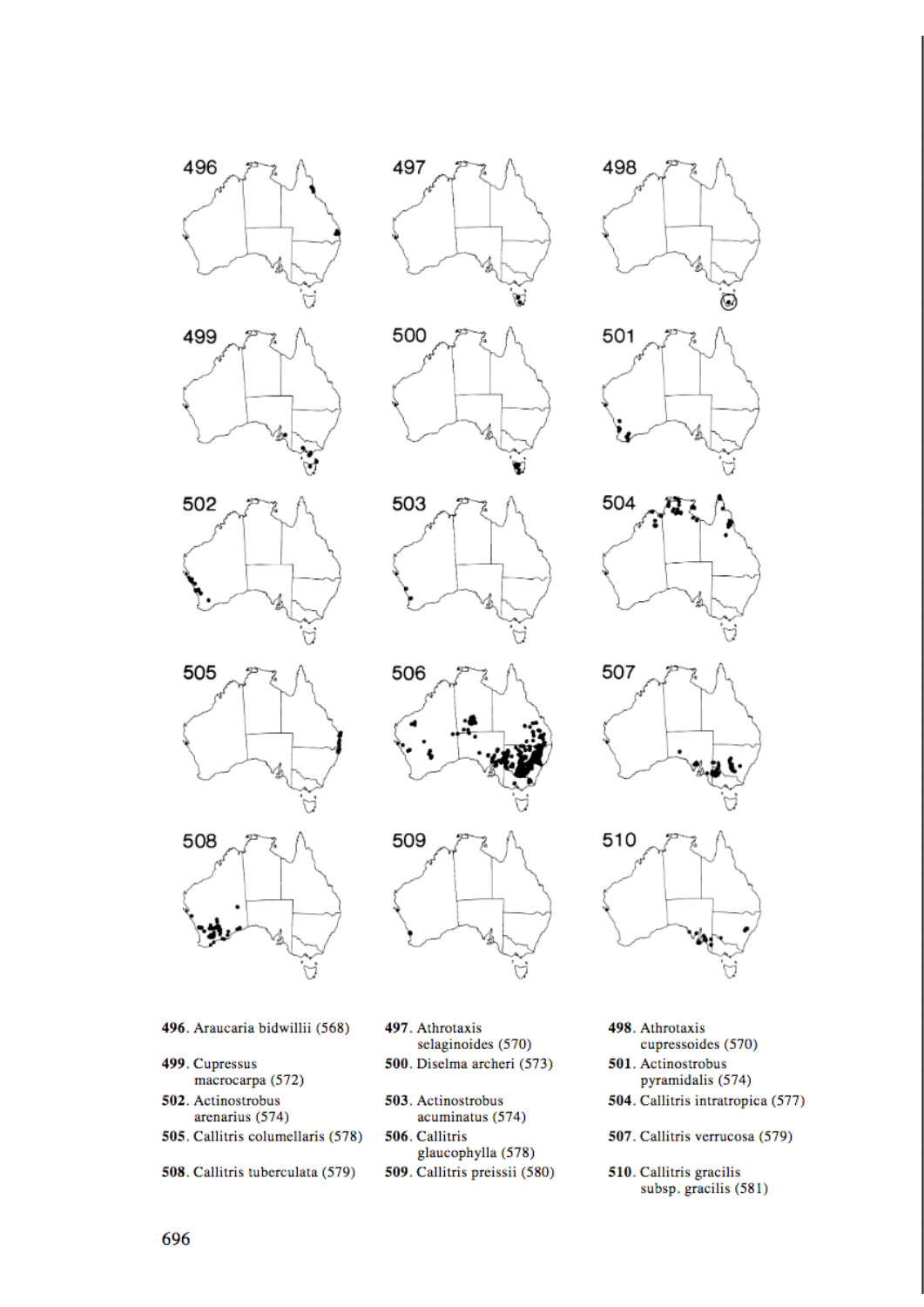



512

518



513







- 511. Callitris gracilis subsp. murrayensis (581)
- 514. Callitris drummondii (582)
- 517. Callitris muelleri (584)
- 520. Callitris oblonga subsp. parva (586)
- 523. Callitris endlicheri (587)
- 512. Callitris canescens (581)
- 515. Callitris baileyi (584)
- 518. Callitris oblonga subsp. oblonga (585)
- 521. Callitris monticola (586)
- 524. Pinus canariensis (591)
- 513. Callitris roei (582)
- 516. Callitris macleayana (584)
- 519. Callitris oblonga subsp. corangensis (585)
- 522. Callitris rhomboidea (586)
- 525. Pinus contorta (591)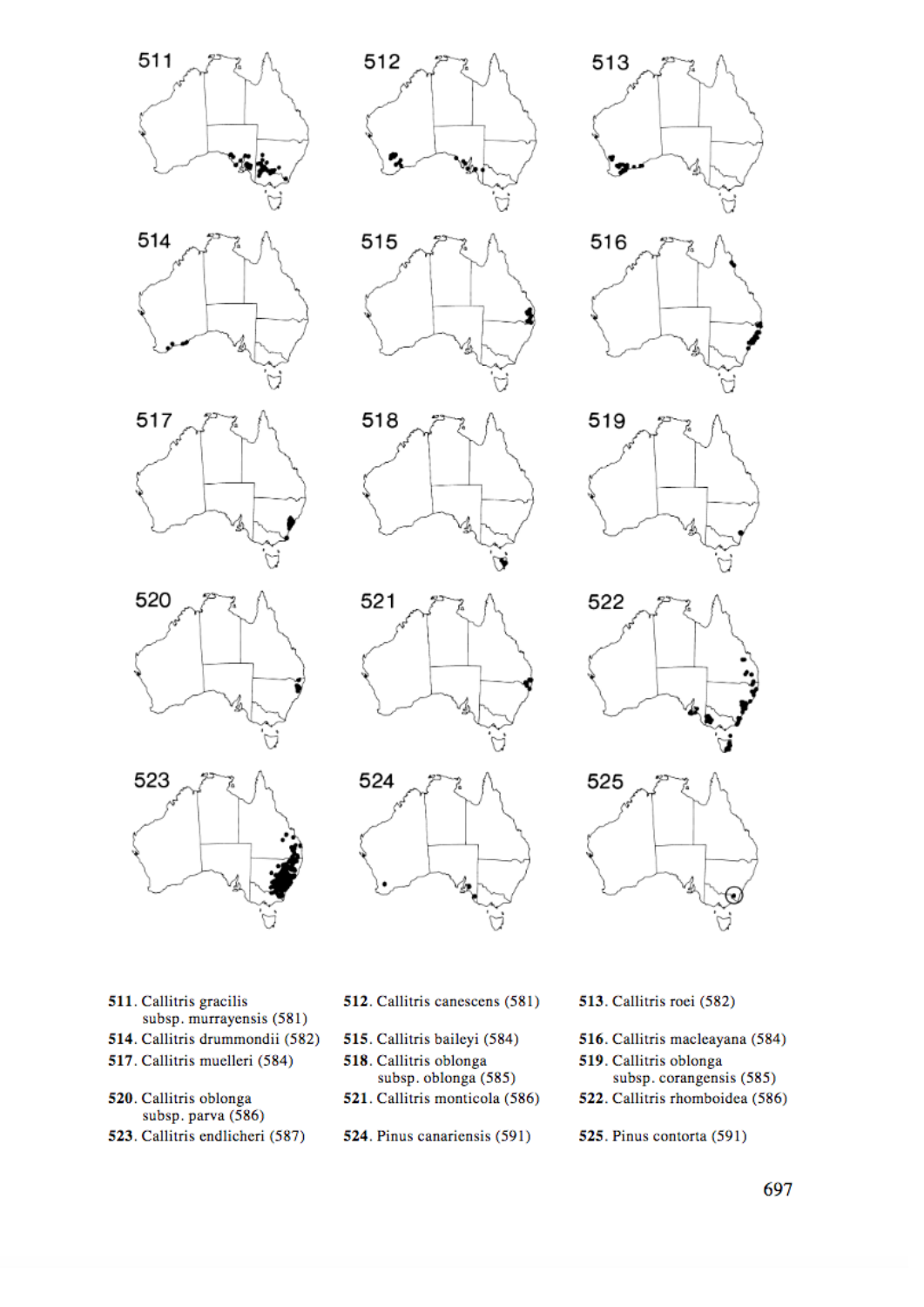The species in the genus are monoecious trees or shrubs ranging in height from 2.5m to 30m. The wood is renown as being resistant to termites and makes very good firewood. Old floorboards were highly sought after; even when the rest of the house was consumed by the white ants; for the chip heater, as it is easy to split and brittle, such that little pieces were easily obtained. ( per.com. Jim Laity )

### *C. endlicheri*

*C. endlicheri* was first named by *Filippo Parlatore* (1816-1877) in the genus *Frenela* which was changed by Frederick Manson Bailey (1827-1915) to the genus Callitris as were all other species by various taxonomists.

The species name honours *Stephan Ladislaus Endlicher* (1804-1849) an Austrian botanist.

Commonly known as Black Cypress Pine the species is well known for its wood properties particularly its resistance to termites and knotty appearance when used as floor boards. When dry it weighs about 710kg/m3. The bark has a high tannin content but is not commercially harvested.

It grows over a wide area of N.S.W. and southern Queensland on dryer sites away from the coast. The small logs are milled for building materials but less so than that of C. glaucophylla.

### *C. glaucophylla*

*C. glaucophylla* was formerly *C. glauca* but renamed in 1986 by J. Thompson and L. A. S. Johnson They state that:-

*The species widely known as 'White Cypress Pine' appears to lack a 'correct' botanical name. All the names it has carried through its extensive literature are either not legitimate under the International Code of Botanical Nomenclature, or are legally the property of other species.*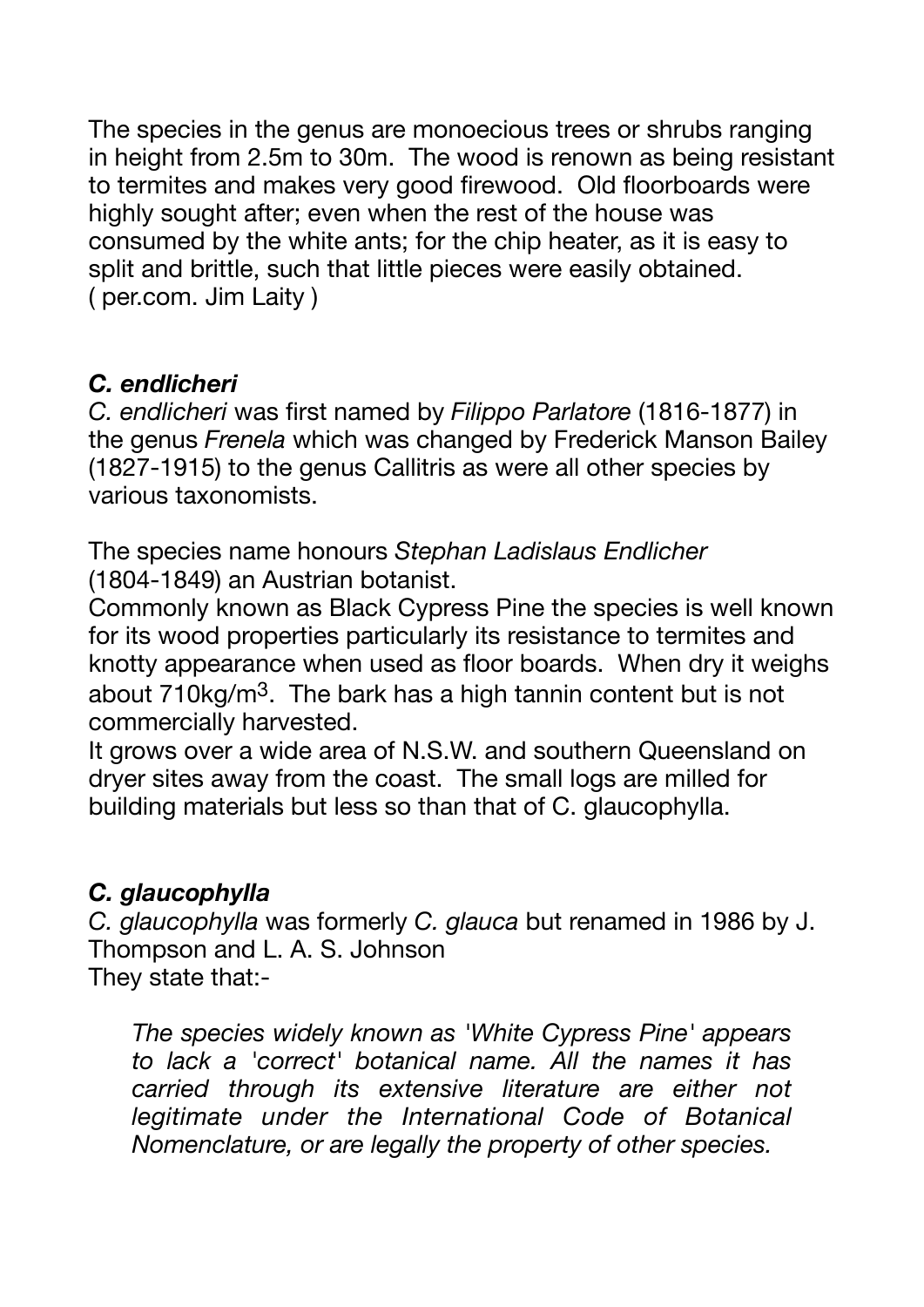Fortuitously they decided to retain the essence of the original name and only add to it. Glaucus L. blueish green and phylla G. leaves. It's common name is White Cypress Pine.

The tree grows over a wide area in the more southerly parts of Australia where rainfall is moderate. The soil is better and deeper which resulted in much of the areas being cleared for pasture and crops. Today it only forms extensive forests in the Tambo Dalby Inglewood region of S.Queensland and the Baradine Narrabri and Cobar districts of northern N.S.W. It usually grows to 18m with a DBH of 0.45m and occasionally reaching 30m and a DBH of 0.9m

The wood which has a camphor like odour is brittle and care is required in working it for example it is advisable to drill before nailing. Its claim to fame is its resistance to termites. Resin can be collected from the tree as it contains sandarac used in confectionary and pharmaceuticals but it is not commercially collected as it is very labour intensive to do so.

After fire the trees is killed but seedlings grow in profusion at incredibly close proximity to each other resulting in dense locked up areas with over 10,000 stems/ha and heights of 5m. To achieve merchantable logs this needs to be thinned to allow the trees to develop. The slow growth means that the time scales involved are very long and the practise only economic for corporations. It has been shown to improve the biodiversity providing some dead trees are retained.

*Callitris glaucophylla (White Cypress Pine) has much to thank Myxomatosis for. In 1964 our Silviculture lecturer, Alan Brown, took the 3rd year forestry class to Forbes and other areas around the SW slopes of NSW. We were taken to see wheatfield regeneration of White Cypress Pine with something like 100,000 stems/ha in amongst scattered mature Cypress. The Forestry Commission of NSW was experimenting with slashing and cultivation on a rectangular pattern to thin the stands to a reasonable stocking. It was all due to the introduction of myxo. The myxoma virus was released by CSIRO in the early 1950s and within two years the impact on the rabbit population was catastrophic. The silver lining (or glaucus lining),*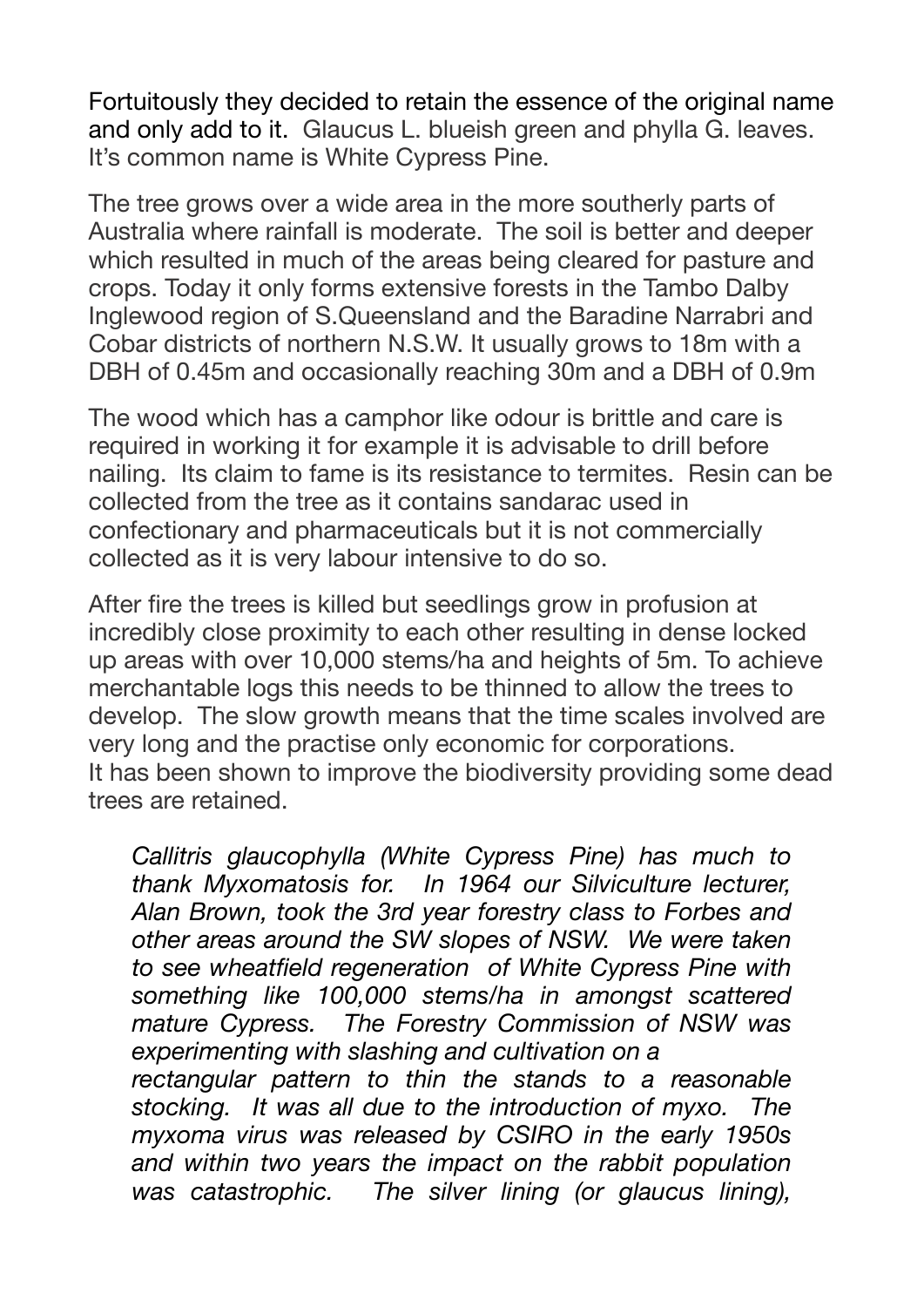*however, was salvation for C. glaucophylla forests with a place on earth (albeit a crowded one) assured. Chris Borough* 

The Pilliga is an area of *C. glaucophylla* and other trees. It is of intense interest with many competing views about its management, and the rural workers who depend upon it.

### *C. rhomboidea*

*C. rhomboidea* is a very attractive tree named by *Louis Claude Marie Richard* (1754-1821), in the genus *Frenela*. It was changed to *Callitris* by *Frederick Manson Bailey*. *Richard* was a French botanist who gave his name to a Caribbean lizard and a snake in his honour. (I'm not sure I would like that). He did not travel to Australia doing some collecting in the West Indies and Central America rather than coming east. The species is named from the rhomboidal shaped cones with a pointed boss which are quite distinctive.

The common name is Port Jackson Pine, or Oyster Bay Pine. It grows to 15m with branches which tend to fastigiate form giving an attractive canopy. It grows in scattered areas along the coast from Q., the eastern parts of the tablelands of N.S.W to Vic, and Tas.on well drained sites.

The way the stomata respond to drought stress is under some investigation. By responding slightly differently when the abscisic acid concentrations in the cells which control the stomata reduce, it can restore normal hydraulic functioning very quickly. This allows the tree to utilise minor rainfall events. It may be a mechanism used by other drought hardy species in the genus and perhaps others which grow in dry country.

Abscisic acid (ABA)  $C_{15}$  H<sub>20</sub> O<sub>4</sub> is a plant hormone which functions mainly as a growth inhibitor and also promotes closing of stomata.

The wood is not utilised commercially as it is not available in sufficient volume but is used locally for on-farm needs. The appearance of the young tree makes it a candidate for Christmas trees particularly when grown in pots rather than cut. Care is required if planted outside its natural range as it may be considered an environmental weed.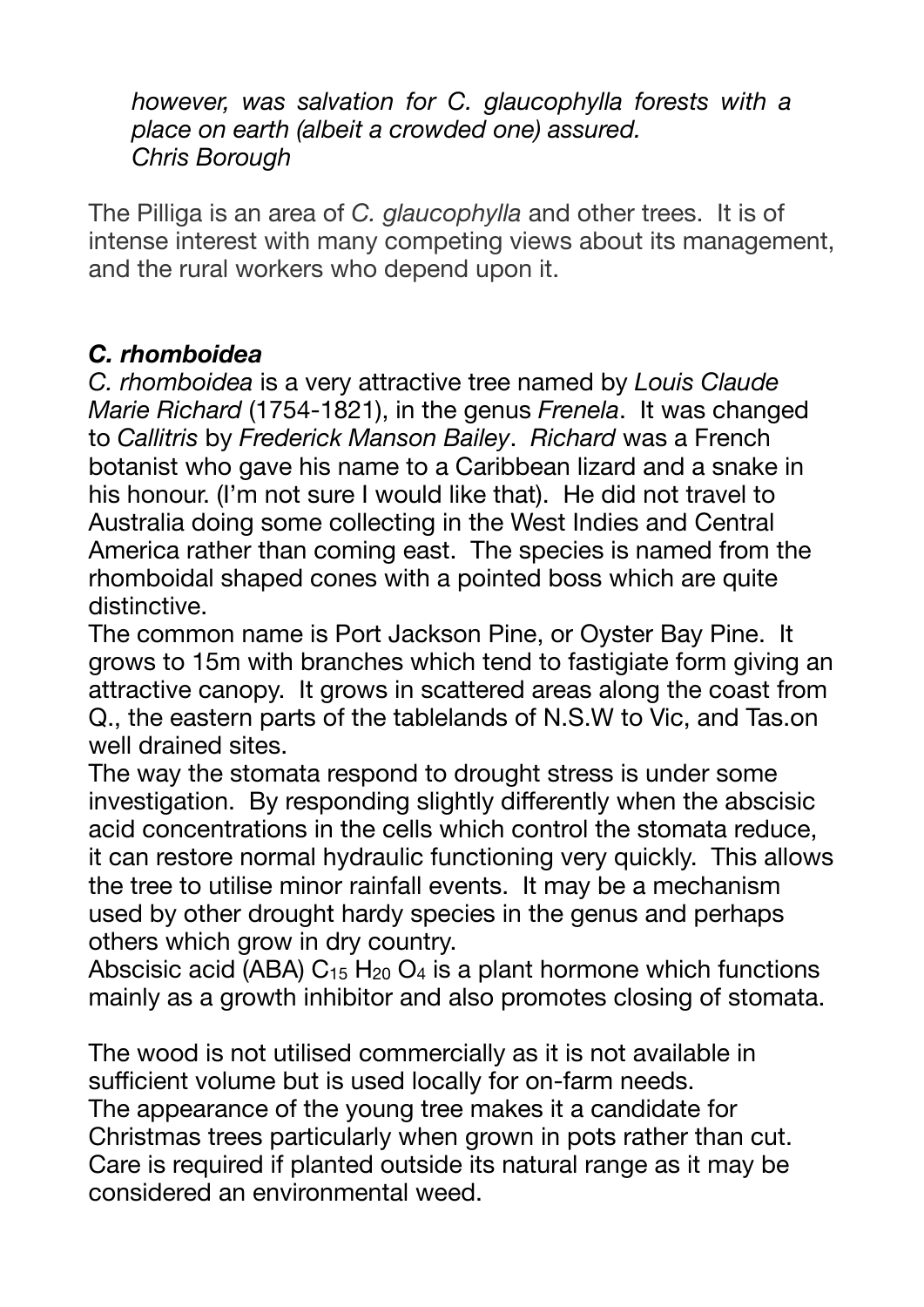## *C. gracilis*

*C.gracilis* was named by *Richard Thomas Bake*r in 1903. Gracilis L thin, slender. It describes the tree with its rather erect branches and overall slender form growing to 20m on the very best sites but more generally to 5-10m. It grows on the lower Murray River valley in N.S.W. and into Vic.and to coastal S.A. It has a number of common names which highlights the need to use the proper name rather than a local one.

Two subspecies are identified subsp. *gracilis* and subsp. *murrayensis*. They hybridise with each other and with *C. glaucophylla* and *C. verrucosa.* so identification can be difficult for the non-specialist. In any event most people tend to lump them together as Cypress Pine. The tree tends to be slow growing for the first few years but then grows more quickly to attain its final height in 7-10 years.

The 17 species of *Callitris* grow over a wide area of Australia with many possible provenances. Therefore selection for urban planting should be informed by provenance trials to find potential candidates for use in the drying landscapes of our city. To simply dismiss the genus as being slow growing fails to consider the very hard sites the species occupies in the ACT, nutrition, mycorrhiza, and the other species in the genus which may have potential.

Letter to the Editor

I have read the two reports on the Family Casuarinaceae but I am dismayed that the Genus Gymnostoma has been apparently ignored. Although we only have one member of the Genus in Australia – Gymnostoma australianum (Daintree Pine) - there are numerous species in New Caledonia. I have two specimens of Daintree Pine growing brilliantly in Forster NSW. Features that foresters particularly like are perfect form (straight stem, branches at right angles), and self-pruning. Daintree Pine will most likely become the new Christmas Tree.

Could you please present some additional information on this Genus.

Chris Borough